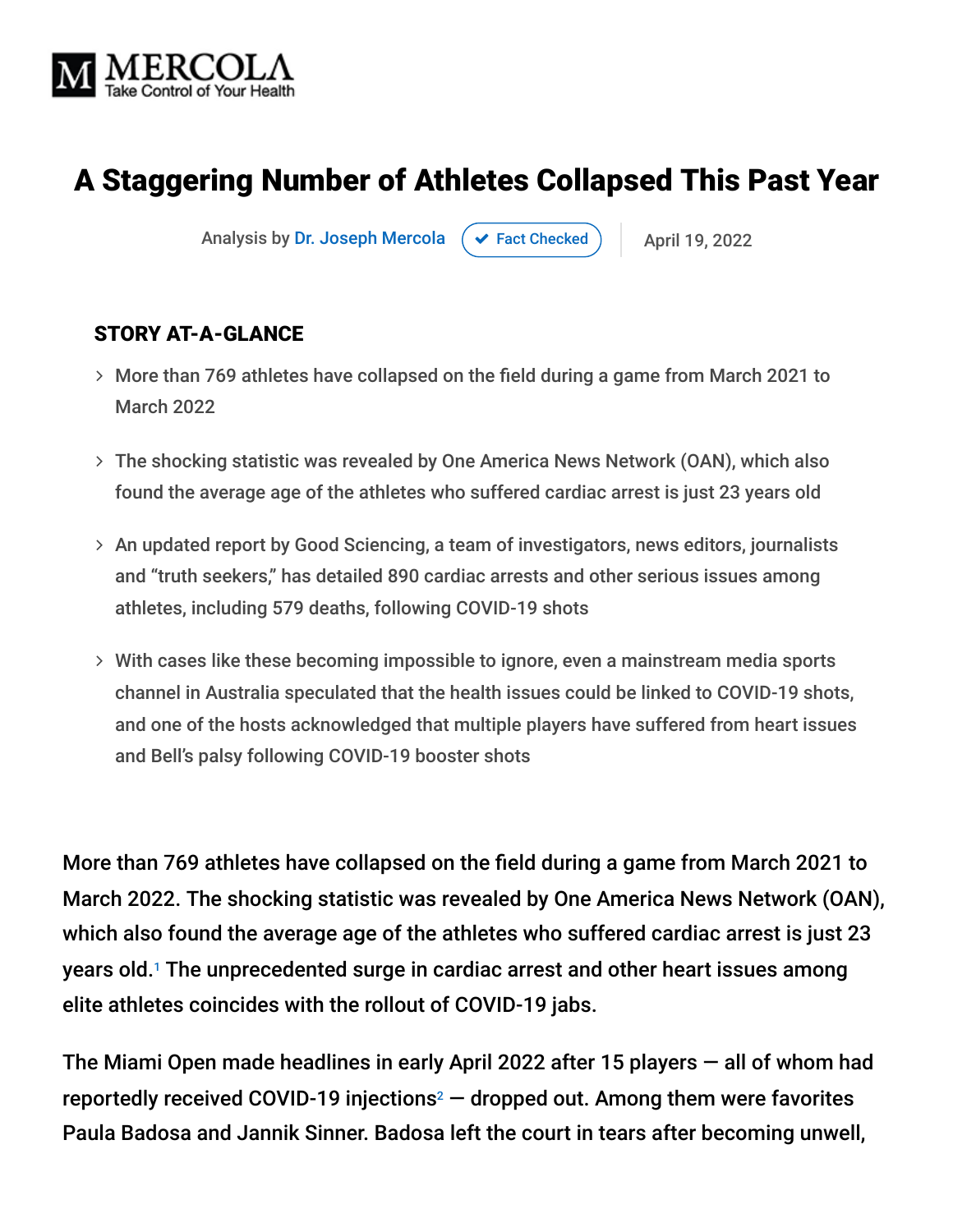and Sinner's opponent said he saw him "bend over" on the court, noting "it was very strange."<sup>3</sup> Even the fans were confused, with one stating, "What is going on?"<sup>4</sup>

As Pearson Sharp of OAN explained, "These are just two of more than 769 athletes who have collapsed during a game, on the field, over the last year." He continued: 5

*"How many 23-year-old athletes were collapsing and suffering heart attacks before this year? Do you know any 23-year-old people who had heart attacks before now? And these are just the ones we know about. How many have gone unreported? Nearly 800 athletes — young, fit people in the prime of life — falling down on the field. In fact, 500% more soccer players in the EU are dropping dead from heart attacks than just one year ago.*

*Coincidence? When the Pfizer vaccine is known to cause heart inflammation? No. In fact, many doctors treating these players list their injuries and deaths as being directly caused by the vaccine … This is not a coincidence."*

### VAERS May Not Show the Whole Picture

As of April 1, 2022, the Vaccine Adverse Event Reporting System (VAERS), which is where adverse events caused by COVID-19 jabs in the U.S. are supposed to be collected, lists 26,693 deaths along with 147,677 hospitalizations in association with the COVID-19 shot.<sup>6</sup> There are also 13,677 heart attacks and 38,024 cases of myocarditis (inflammation of the heart muscle) and pericarditis (inflammation of the tissue sac surrounding the heart).

Myocarditis and pericarditis cause symptoms such as chest pain, shortness of breath and a fluttering or pounding heart. Cases have occurred most often after mRNA COVID-19 injections (Pfizer-BioNTech or Moderna), particularly in male adolescents and young adults, according to the CDC. Further, myocarditis occurs more often after the second injection, usually within a week. 7

Past investigations have shown only between 1%<sup>8</sup> and 10%<sup>9</sup> of adverse reactions are ever reported to VAERS, which is a passive, voluntary reporting system, so the actual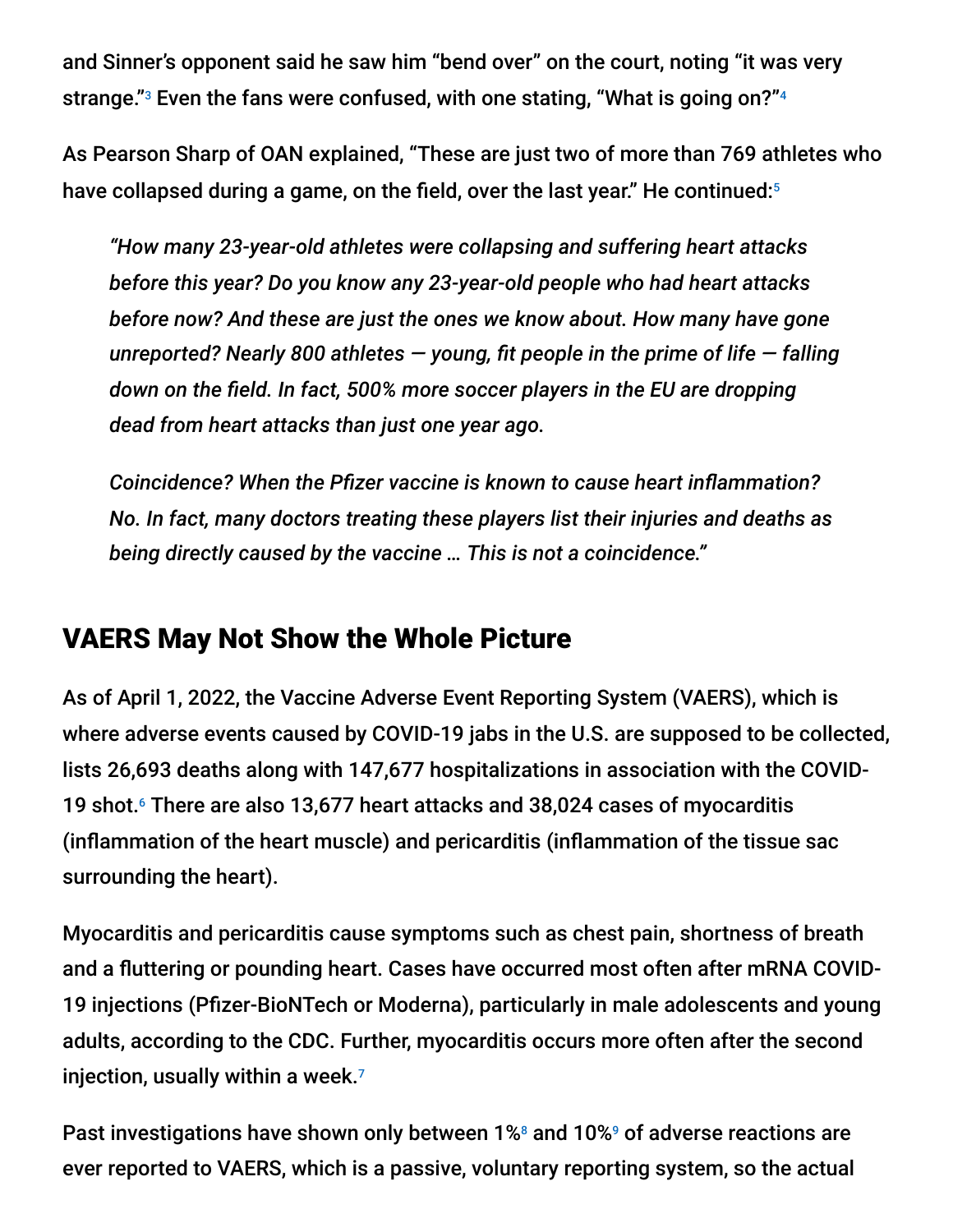number could be much higher. Kyle Warner is one athlete who filed a VAERS report about his own health injuries following the COVID-19 jab. It took him 45 minutes to complete — a length of time that many doctors can't or won't devote when it comes to reporting adverse vaccine reactions seen among their patients.

Warner, who is 29 years old, was at the peak of his career as a professional mountain bike racer when, in June 2021, he got his second dose of Pfizer's COVID-19 shot. He suffered a reaction so severe that, months later, he was still spending days in bed, easily overwhelmed by too much mental or physical exertion.

"I believe where there is risk, there needs to be choice," he said. $10$  Instead, "People are being coerced into making a decision based on lack of information versus being convinced of a decision based on total information transparency."<sup>11</sup> Despite the rising number of adverse effects being reported in VAERS, top government officials, such as NIAID director Dr. Anthony Fauci and CDC director Dr. Rochelle Walensky, have attempted to discredit it.

Most notably, this occurred during a Senate hearing when both individuals implied that if a person had received the jab and was then killed in a car accident, it's possible it could be recorded in VAERS as a vaccine injury.<sup>12</sup> However, while anyone can make a report to VAERS — a component that critics use to claim that VAERS can contain errors and even false claims — due to the lengthy and complicated submittal process, adverse events are notoriously under-  $-$  not over-  $-$  reported.

### Shocking Stories of Athletes Harmed by COVID-19 Jabs

Warner developed pericarditis, postural orthostatic tachycardia syndrome (POTS) and reactive arthritis following his second dose of Pfizer's COVID-19 shot.<sup>13</sup> Again, he's a young, world-class athlete whose life has been sidelined by the shots.

Unfortunately, many doctors are unwilling to acknowledge that the COVID-19 shots might be related to patients' injury complaints, and many who have been injured find their stories have remained hidden from public view, with YouTube, Instagram, Facebook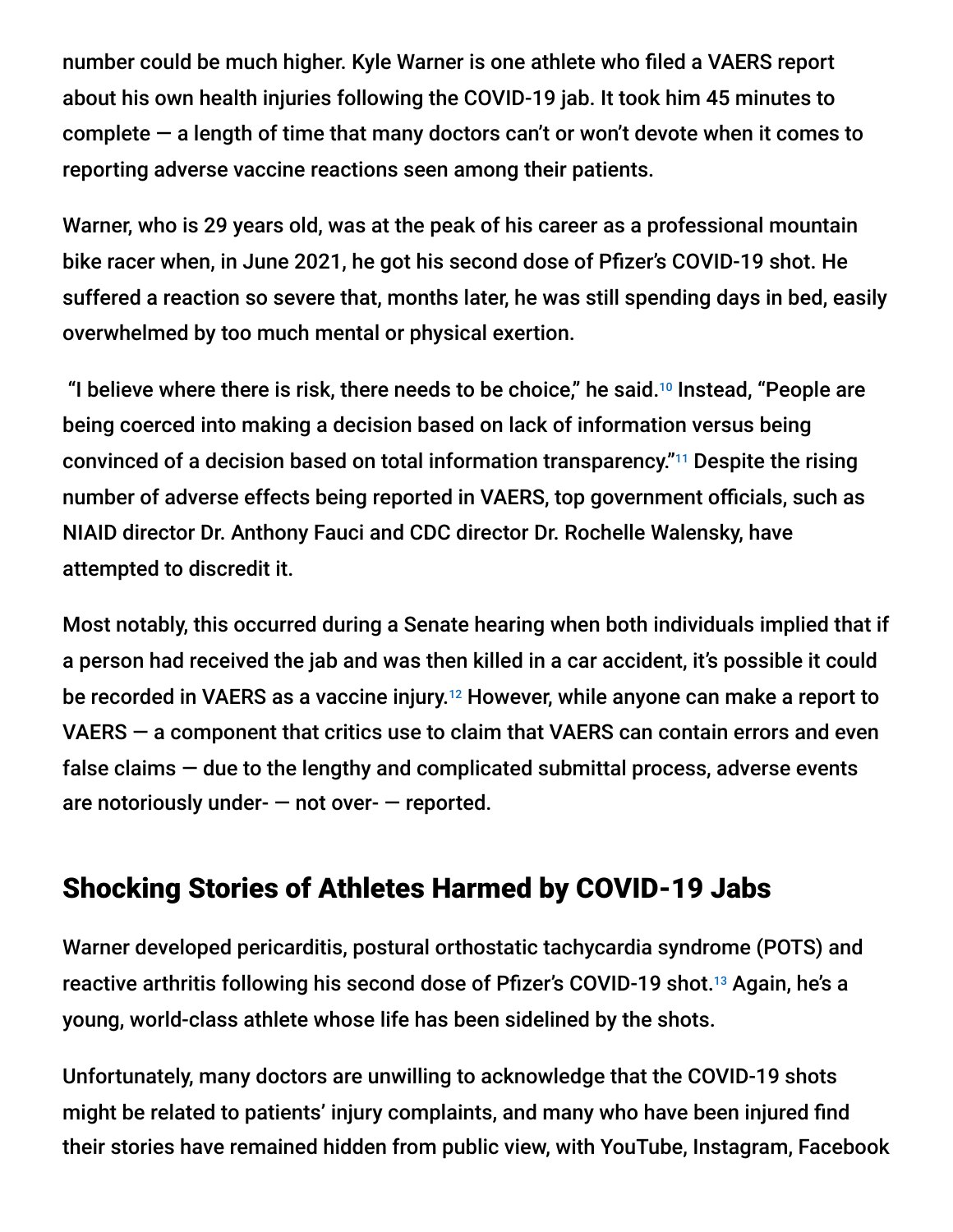and other social media platforms censoring their personal stories and videos. Some, however, have made it through to mainstream media, including:

- Florian Dagoury, a world record holder in static breath-hold freediving. After receiving his second dose of Pfizer's COVID-19 injection, he experienced increased heart rate and a reduction in his breath-holding capacity. A cardiologist diagnosed him with myocarditis and pericarditis. $14$  As a result of the shots, Dagoury's career may be over.
- Jeremy Chardy, a 34-year-old professional tennis player ranked 73rd in the world, suspended his season due to a severe adverse reaction to the COVID-19 shot, which left him unable to engage in intense activity. 15
- Veteran triathlete Antoine Méchin, 32, is facing the potential end to his career after receiving Moderna COVID-19 injections. After his second dose, he began to experience shortness of breath and low-back pain, which turned out to be a pulmonary embolism.

The symptoms, which included breathing problems and arm pain, started after the first dose, but doctors brushed off his shortness of breath as related to stress and fatigue. About a month after his second dose, shortness of breath and body pain returned. Only after testing at a sports clinic was the pulmonary embolism revealed. 16

#### Unprecedented Cases of Athletes Collapsing and Dying

U.K. football legend and sports commentator Matt Le Tissier, featured in the video above, is among those who have been speaking out about the large number of athletes who have collapsed or died on the field  $-$  and he lost his job as a commentator because of it. In an interview with Red Voice Media, Le Tissier is asked about his thoughts on the surge of cardiac events in the sporting world, to which he responded: 17

*"I've never seen anything like it. I played for 17 years. I don't think I saw one person in 17 years have to come off the football pitch with breathing difficulties,*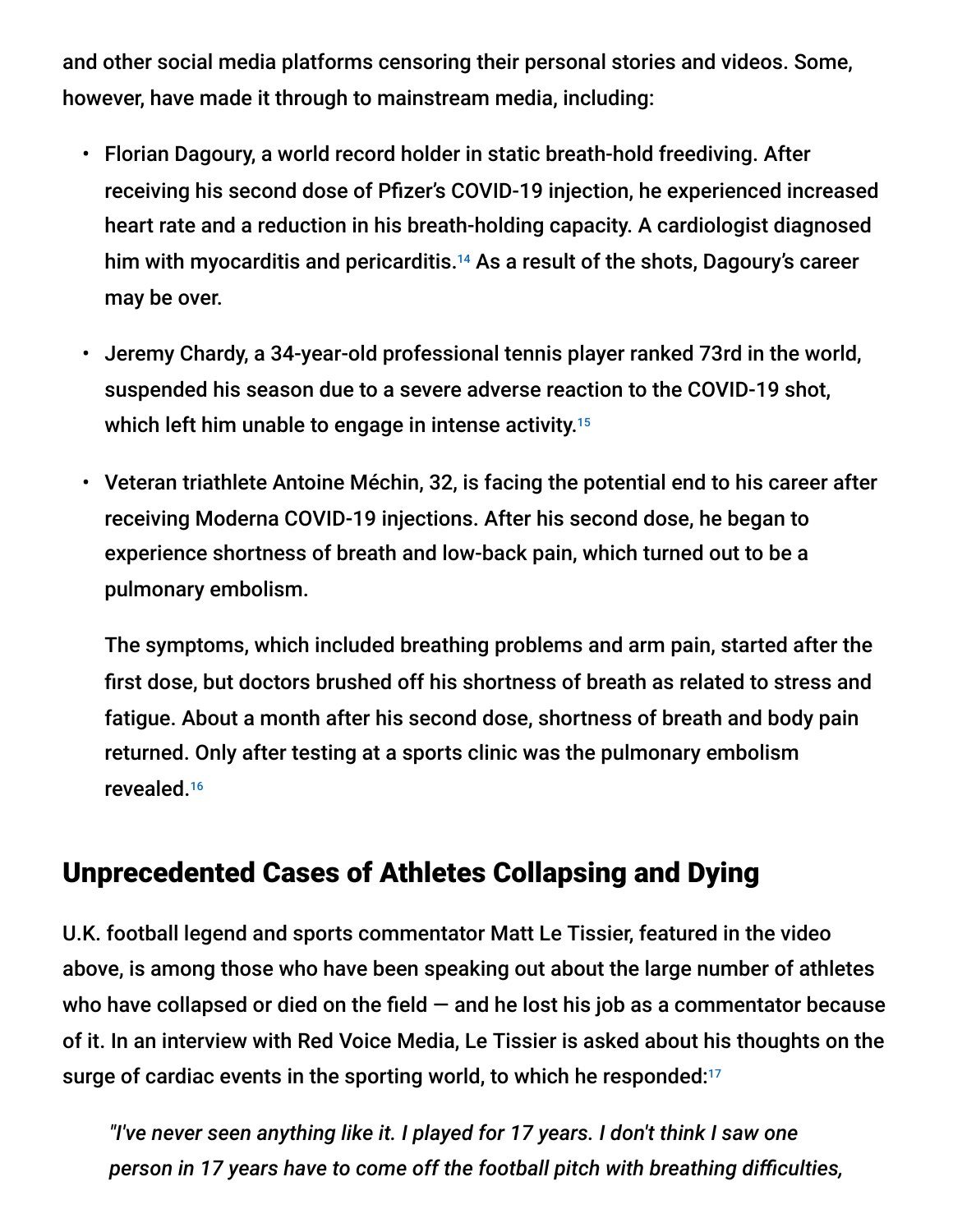*clutching their heart, heart problems …*

*The last year, it's just been unbelievable how many people, not just footballers but sports people in general, tennis players, cricketers, basketball players, just how many are just keeling over. And at some point, surely you have to say this isn't right, this needs to be investigated."*

By December 2021, 300 reports of athletes collapsing, and some dying, had already been collected,<sup>18</sup> including high-profile European Soccer star Adama Traore, who clutched his chest and collapsed on the field. An updated report by Good Sciencing, a team of investigators, news editors, journalists and "truth seekers," has detailed 890 cardiac arrests and other serious issues among athletes, including 579 deaths, following COVID-19 shots. 19

They're maintaining a "nonexhaustive and continuously growing list of mainly young athletes who had major medical issues in 2021/2022 after receiving one or more COVID vaccines" and note: 20

*"It is definitely not normal for so many mainly young athletes to suffer from cardiac arrests or to die while playing their sport, but this year it is happening. Many of these heart issues and deaths come shortly after they got a COVID vaccine. While it is possible this can happen to people who did not get a COVID vaccine, the sheer numbers clearly point to the only obvious cause.*

*… Initially, many of these were not reported. We know that many people were told not to tell anyone about their adverse reactions and the media was not reporting them. They started happening and ramping up after the first COVID vaccinations.*

*The mainstream media still are not reporting most, but sports news cannot ignore the fact that soccer players and other stars collapse in the middle of a game due to a sudden cardiac arrest. Many of those die — more than 50%.*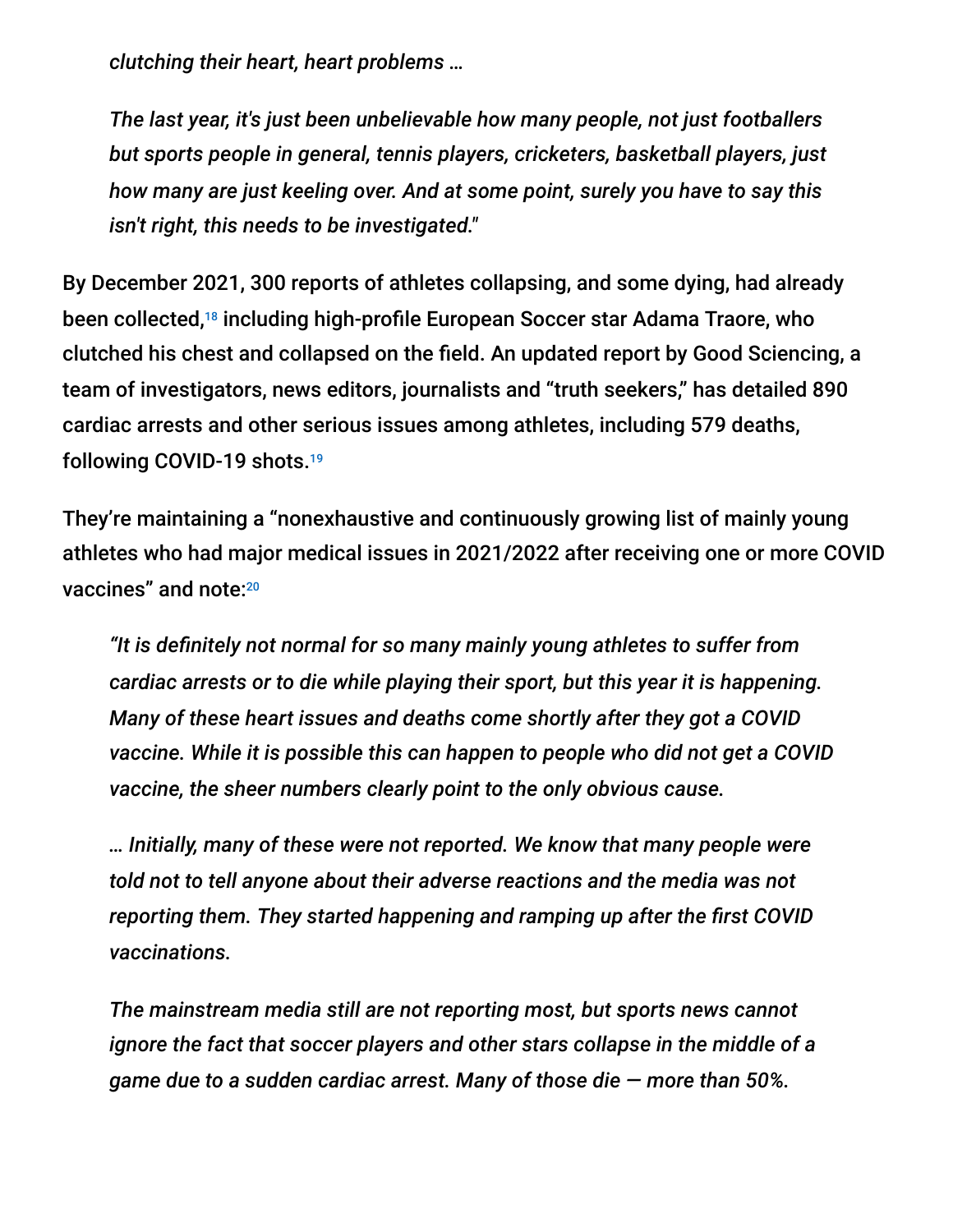*We also note that many posts in Facebook, Instagram, twitter, forums and news stories are being removed. So now we are receiving some messages saying there is no proof of the event or of vaccination status. That is partly because this information is being hidden."*

Gary Dempsey, a professional soccer player with a nearly two-decade career, also tweeted just how unusual the recent wave of cardiac events among athletes is: 21

*"Was a professional for nearly 20 years. From 1996. Played nearly 500 games. Club and international level. Never ever was there 1 cardiac arrest. Either in the crowd or a player. It's actually quite scary."*

## Heart Issues and Bell's Palsy 'Through the Roof'

The video above is from a mainstream sports channel in Australia, $^{22}$  detailing another professional athlete, Ollie Wines, who is out of the game due to nausea, dizziness and heart palpitations.

With cases like this becoming impossible to ignore, the "Sunday Footy Show" panel speculated that the health issues could be linked to COVID-19 shots, and one of the hosts acknowledged that multiple players have suffered from heart issues and Bell's palsy following COVID-19 booster shots. "Wards filled with people suffering the same issues," he said. 23

Former professional footballer Matthew Lloyd, who was recently diagnosed with Bell's palsy, stated, "Heart issues and Bell's palsy have gone through the roof since the boosters and Covid issues." 24

During phase 3 clinical trials of mRNA COVID-19 shots, more cases of facial paralysis occurred in the vaccine groups (seven out of 35,654) compared to the placebo group (one out of 35,611), leading the U.S. Food and Drug Administration to recommended monitoring vaccine recipients for facial paralysis. 25